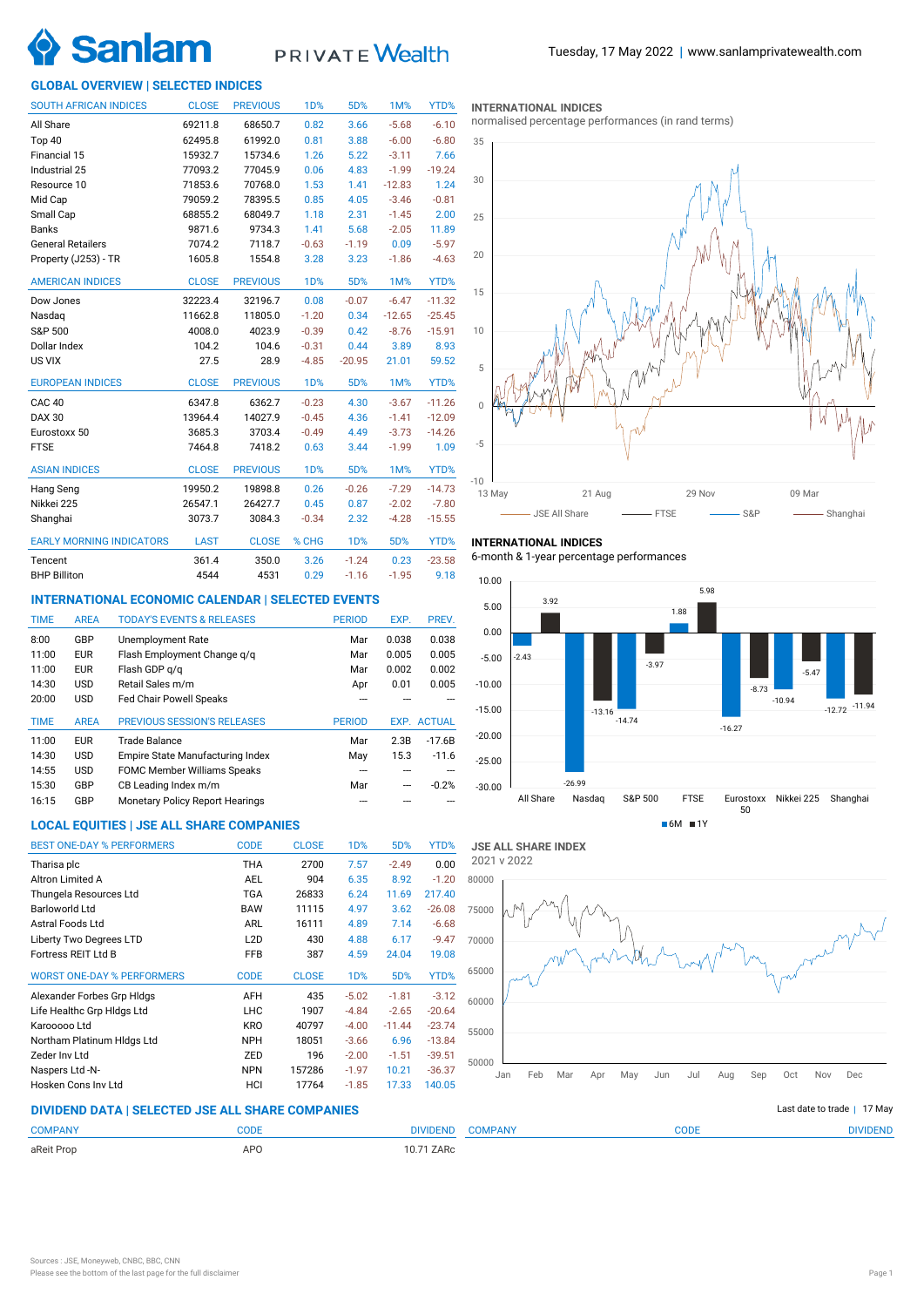| <b>COMPANY</b>                      | <b>CLOSE</b> | <b>PREVIOUS</b> | 1 <sub>D</sub> % | 5D%     | 1M%      | YTD%     |
|-------------------------------------|--------------|-----------------|------------------|---------|----------|----------|
| Absa Group                          | 16879        | 16747           | 0.79             | 6.84    | $-4.95$  | 10.65    |
| Anglo                               | 66890        | 65001           | 2.91             | 0.22    | $-16.03$ | 2.64     |
| Angloplat                           | 162300       | 164824          | $-1.53$          | 3.26    | $-18.03$ | $-10.67$ |
| Anglo Gold Ashanti                  | 28237        | 27691           | 1.97             | $-3.13$ | $-17.80$ | $-14.09$ |
| Anheuser-Busch Inbev                | 90820        | 89618           | 1.34             | 4.47    | 5.10     | $-5.66$  |
| <b>Bhp Group Plc</b>                | 51275        | 51320           | $-0.09$          | 0.39    | $-10.33$ | 8.09     |
| <b>Bid Corp</b>                     | 33153        | 33022           | 0.40             | 11.36   | 5.26     | 1.56     |
| <b>British American Tobacco Plo</b> | 68557        | 67666           | 1.32             | 3.47    | 9.48     | 17.01    |
| Compagnie Financiere                | 17260        | 17228           | 0.19             | 4.64    | $-7.26$  | $-28.49$ |
| Capitec                             | 214000       | 212000          | 0.94             | 7.94    | $-0.47$  | 4.91     |
| Discovery                           | 13952        | 13936           | 0.11             | $-0.46$ | $-17.80$ | $-2.82$  |
| Firstrand                           | 6804         | 6706            | 1.46             | 4.77    | $-2.63$  | 11.91    |
| Goldfields                          | 18522        | 18489           | 0.18             | $-4.03$ | $-16.89$ | 6.36     |
| Glencore Plc                        | 9464         | 9126            | 3.70             | 1.84    | $-6.47$  | 16.62    |
| Implats                             | 19993        | 19857           | 0.68             | 7.11    | $-7.71$  | $-11.14$ |
| Kumba Iron Ore                      | 48053        | 47193           | 1.82             | 2.75    | $-26.08$ | 4.44     |
| Mondi Plc                           | 30569        | 30750           | $-0.59$          | $-2.53$ | 10.65    | $-22.64$ |
| Mtn Group                           | 17239        | 17076           | 0.95             | 5.35    | $-1.55$  | 0.98     |
| Naspers-N                           | 157286       | 160450          | $-1.97$          | 10.21   | 3.26     | $-36.37$ |
| Prosus Nv                           | 73718        | 73457           | 0.36             | 6.92    | $-0.89$  | $-43.72$ |
| Stanbank                            | 16388        | 16168           | 1.36             | 3.87    | $-1.63$  | 17.05    |
| Shoprite                            | 22435        | 22370           | 0.29             | 4.41    | $-3.76$  | 7.41     |
| Sanlam                              | 6279         | 6211            | 1.09             | 3.49    | $-8.48$  | 5.78     |
| Sasol                               | 39732        | 39550           | 0.46             | 7.63    | 7.76     | 53.41    |
| Sibanye Stillwater                  | 4772         | 4652            | 2.58             | 0.57    | $-21.37$ | $-2.81$  |
| Vodacom Group                       | 14390        | 14620           | $-1.57$          | $-2.38$ | $-2.72$  | 6.89     |

# **LOCAL INDICES**

1-year & 3-year percentage performances



 $1Y = 3Y$ 

# **EXPECTED COMPANY REPORTING SCHEDULE**

| <b>COMPANY</b>             | <b>CODE</b>     | <b>RELEASE</b> | <b>DATE</b> |
|----------------------------|-----------------|----------------|-------------|
| Pick n Pay                 | <b>PIK</b>      | Final          | 17 May      |
| Ninety One Ltd             | NY <sub>1</sub> | Final          | 18 May      |
| Investec Property Fund     | IPF             | Final          | 18 May      |
| Rebosis Property Fund      | <b>REB</b>      | Interim        | 18 May      |
| <b>Transaction Capital</b> | TCP             | Interim        | 18 May      |

# **BANK AND OTHER SELECTED PREFERENCE SHARES**

| APPROX. NXT. LDT<br><b>CLEAN YIELD</b> |
|----------------------------------------|
| 08 Jun '21<br>7.18                     |
| 06 Apr '22<br>6.98                     |
| 16 Feb '22<br>6.76                     |
| 13 Apr '22<br>7.05                     |
| 16 Mar '22<br>5.82                     |
| 23 Mar '22<br>8.71                     |
| 7.23<br>04 May '22                     |
| 09 Mar '22<br>8.36                     |
| 9.06<br>22 Jun '22                     |
|                                        |

# SELECTED HEADLINES

Shares on the Johannesburg Stock Exchange (JSE) strengthened on Monday on the back of stronger commodity prices, even as most global stock indexes fell including in the United States. The FTSE/JSE All-Share index ended up 0.82% at 69,212 and the blue-chip Top 40 index closed up 0.81% at 62,496 points. State power utility Eskom said on Monday it was implementing a Stage 4 power cut in the evening, a more serious cut than the previously indicated Stage 3, meaning a larger part of the country will experience rolling blackouts. Market attention this week is also on a monetary policy decision by the South African Reserve Bank that will be announced on Thursday. **JSE TOP 40 INDEX**



# **SENS ANNOUNCEMENTS**

SELECTED HEADLINES

#### **VODACOM GROUP LIMITED – Vodacom Group Limited preliminary results for the year ended 31 March 2022**

Group revenue of R102.7 billion was up 4.5%, as strong normalised growth of 5.8%\* was partially offset by rand appreciation. Normalised Group service revenue and Group operating profit growth of 4.6%\* and 5.4%\* respectively, is in line with our medium-term targets. Added 5.9 million customers, to serve a combined 129.6 million customers across the Group, including Safaricom on a 100% basis. Financial services customers, including Safaricom on a 100% basis, up 5.0% or 2.9 million to 60.6 million. Free cash flow up 4.6%. Full year dividend of 850cps, up 3.0% and declared a final dividend of 430cps.

#### Move | -1.57% Open | 14600c Close | 14390c High | 14854c Low | 14100c

# **LIFE HEALTHCARE GROUP HOLDINGS LIMITED – Trading statement for the six months ended 31 March 2022**

The southern African operations delivered 3-5% revenue growth year-on-year for H1-2022 while the normalised EBITDA\* margin for H1-2022 has improved to 17% compared to 16.6% for the six months to 31 March 2021 (H1-2021 or the prior period). Continued volume growth across all Alliance Medical Group (AMG) regions has led to revenue growth of 1-3% year-on-year for H1- 2022 (in Rand). The expiry of COVID-19-related contracts for the UK's National Health Service (NHS) has resulted in slower revenue growth as well as a reduction of AMG's normalised EBITDA margin to 21% (from 24.8% in H1-2021). Group revenue has increased by 3-5% year-onyear for H1-2022 while the Group normalised EBITDA margin is c.17% versus 18.6% in H1-2021. The lower Group margin is due to the reduced AMG margin following the expiry of the COVID-19 related NHS UK contracts in particular. Cash generation within the Group remains strong and net debt to normalised EBITDA is 2.0x, compared to the 1.82x reported at 30 September 2021 and 2.78x reported at 31 March 2021.

## Move | -4.84% Open | 2020c Close | 1907c High | 2020c Low | 1898c

## **ALTRON LIMITED – Annual Results for the year ended 28 February 2022 and final dividend announcement**

Revenue up 5.7% to R7.9 billion. Operating income was up 34.2% to R498 million. HEPS increased by 37.8% to 51 cents per share. Normalised HEPS increased by 82.9% to 75 cents per share. Working capital decreased by R35 million.

Move | 6.35% Open | 850c Close | 904c High | 904c Low | 820c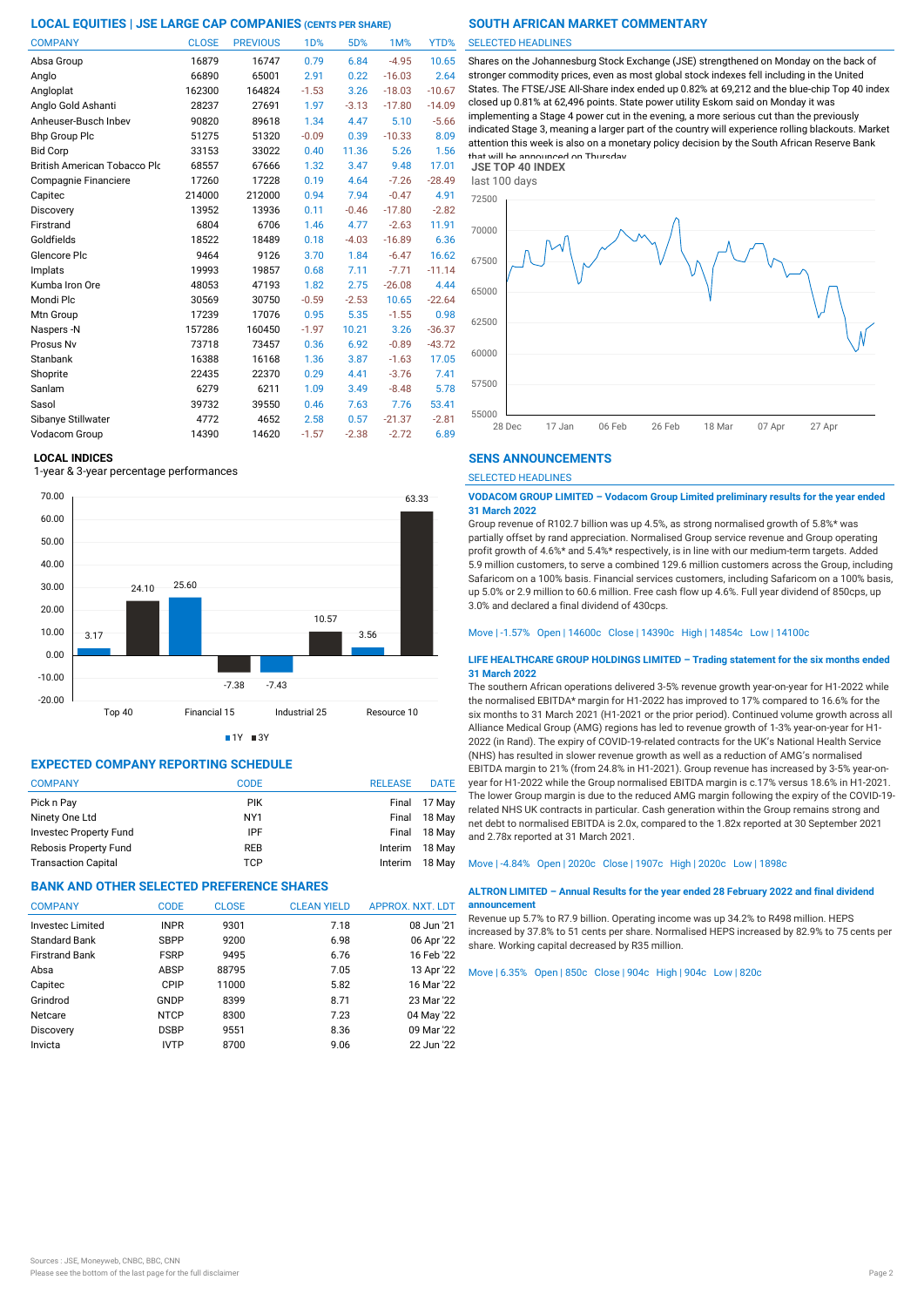# **LOCAL EQUITIES | JSE MID CAP COMPANIES (CENTS PER SHARE) LOCAL EQUITIES | JSE SMALL CAP COMPANIES (CENTS PER SHARE)**

| <b>COMPANY</b>            | <b>CODE</b> | <b>CLOSE</b> | <b>PREVIOUS</b> | 1 <sub>D</sub> % | 1M%      | YTD%     | <b>COMPANY</b>               | <b>CODE</b>      | <b>CLOSE</b> | <b>PREVIOUS</b> | 1D%     | 1M%      | YTD%     |
|---------------------------|-------------|--------------|-----------------|------------------|----------|----------|------------------------------|------------------|--------------|-----------------|---------|----------|----------|
| Aspen                     | APN         | 15642        | 15770           | $-0.81$          | $-13.13$ | $-30.31$ | Advtech                      | ADH              | 1736         | 1747            | $-0.63$ | 2.30     | $-1.25$  |
| African Rainbow           | ARI         | 24322        | 24008           | 1.31             | $-9.14$  | 5.19     | Altron                       | AEL              | 904          | 850             | 6.35    | 14.58    | $-1.20$  |
| Avi                       | AVI         | 6468         | 6452            | 0.25             | $-3.46$  | $-12.48$ | Aeci                         | <b>AFE</b>       | 10046        | 10073           | $-0.27$ | $-3.24$  | $-10.30$ |
| Barworld                  | <b>BAW</b>  | 11115        | 10589           | 4.97             | $-2.37$  | $-26.08$ | <b>Alexander Forbes</b>      | AFH              | 435          | 458             | $-5.02$ | $-1.36$  | $-3.12$  |
| <b>Bidvest Group</b>      | <b>BVT</b>  | 21152        | 20788           | 1.75             | $-0.78$  | 11.65    | Afrimat                      | AFT              | 5812         | 5805            | 0.12    | $-14.65$ | 1.20     |
| Capco                     | CCO         | 3259         | 3198            | 1.91             | 4.62     | $-10.05$ | Arrowhead Prop               | AHB              | 320          | 324             | $-1.23$ | $-5.04$  | $-24.71$ |
| Clicks Group              | CLS         | 29418        | 29420           | $-0.01$          | $-1.67$  | $-6.77$  | African Rainbow Cap.         | AIL              | 660          | 658             | 0.30    | $-4.07$  | $-2.94$  |
| Coronation                | <b>CML</b>  | 3929         | 3900            | 0.74             | $-8.61$  | $-25.22$ | Adcock Ingram                | AIP              | 5200         | 5252            | $-0.99$ | $-1.23$  | 3.07     |
| Dis-Chem                  | <b>DCP</b>  | 3462         | 3523            | $-1.73$          | $-8.89$  | $-2.26$  | Astral                       | ARL              | 16111        | 15360           | 4.89    | 6.30     | $-6.68$  |
| Distell Group             | DGH         | 17270        | 17272           | $-0.01$          | $-0.06$  | 2.31     | Attacq                       | <b>ATT</b>       | 646          | 651             | $-0.77$ | $-10.65$ | $-19.15$ |
| Drdgold                   | <b>DRD</b>  | 1045         | 1042            | 0.29             | $-24.11$ | $-20.83$ | <b>Brait</b>                 | <b>BAT</b>       | 382          | 387             | $-1.29$ | $-12.18$ | $-15.49$ |
| Exxaro Resources          | <b>EXX</b>  | 20801        | 20540           | 1.27             | $-11.18$ | 36.07    | <b>Blue Label Telecoms</b>   | <b>BLU</b>       | 473          | 455             | 3.96    | $-16.87$ | $-7.07$  |
| Fortress Reit A           | FFA         | 1186         | 1180            | 0.51             | $-4.20$  | $-5.12$  | <b>Bytes Technology</b>      | <b>BYI</b>       | 8690         | 8562            | 1.49    | $-5.54$  | $-28.80$ |
| Fortress Reit B           | <b>FFB</b>  | 387          | 370             | 4.59             | 5.45     | 19.08    | City Lodge Hotels            | <b>CLH</b>       | 459          | 449             | 2.23    | $-8.38$  | $-15.16$ |
| Growthpoint               | GRT         | 1393         | 1368            | 1.83             | $-1.07$  | $-9.37$  | Curro                        | COH              | 980          | 986             | $-0.61$ | $-7.98$  | $-21.29$ |
| Harmony Gold              | <b>HAR</b>  | 5730         | 5574            | 2.80             | $-16.93$ | $-13.96$ | Cashbuild                    | <b>CSB</b>       | 28198        | 27388           | 2.96    | 2.81     | 8.05     |
| Investec                  | INL         | 9319         | 9128            | 2.09             | $-0.38$  | 6.44     | Datatec                      | <b>DTC</b>       | 3982         | 4031            | $-1.22$ | 2.08     | 3.43     |
| Investec                  | <b>INP</b>  | 9183         | 8963            | 2.45             | $-0.25$  | 5.93     | Emira                        | <b>EMI</b>       | 959          | 942             | 1.80    | $-11.78$ | 0.95     |
| Italtile                  | <b>ITE</b>  | 1544         | 1555            | $-0.71$          | $-7.27$  | $-8.10$  | Epp N.V                      | EPP              | 1236         | 1236            | 0.00    | 0.00     | 5.19     |
| Libhold                   | LBH         | 10422        | 10422           | 0.00             | 0.00     | 10.24    | <b>Equites Property Fund</b> | EQU              | 1993         | 2000            | $-0.35$ | $-6.21$  | $-13.31$ |
| Life Healthcare           | LHC         | 1907         | 2004            | $-4.84$          | $-15.92$ | $-20.64$ | Famous Brands                | <b>FBR</b>       | 6250         | 6250            | 0.00    | 1.99     | $-20.04$ |
| Multichoice Group         | <b>MCG</b>  | 13100        | 13199           | $-0.75$          | 2.16     | 7.35     | Grindrod                     | GND              | 659          | 655             | 0.61    | 1.38     | 33.13    |
| Mediclinic Int.           | MEI         | 7150         | 7125            | 0.35             | $-2.93$  | 5.05     | Hci                          | HCI              | 17764        | 18098           | $-1.85$ | 55.82    | 140.05   |
| <b>Montauk Renewables</b> | <b>MKR</b>  | 18631        | 18950           | $-1.68$          | 19.98    | 8.32     | Hudaco                       | <b>HDC</b>       | 13994        | 14089           | $-0.67$ | $-2.79$  | 6.14     |
| Mr Price Group            | <b>MRP</b>  | 20814        | 20603           | 1.02             | $-5.13$  | 4.33     | Hammerson Plc                | <b>HMN</b>       | 550          | 530             | 3.77    | $-11.43$ | $-23.50$ |
| Momentum                  | MTM         | 1535         | 1514            | 1.39             | $-9.17$  | $-19.00$ | Hyprop                       | <b>HYP</b>       | 3595         | 3473            | 3.51    | 0.14     | $-3.49$  |
| Ninety One Plc            | N91         | 4885         | 4846            | 0.80             | $-2.08$  | $-15.01$ | Investec Australia Prop.     | <b>IAP</b>       | 2140         | 2111            | 1.37    | 3.38     | 11.34    |
| Nedbank                   | <b>NED</b>  | 21274        | 20797           | 2.29             | $-3.38$  | 21.55    | Investec Prop Fund           | IPF              | 1200         | 1173            | 2.30    | $-3.23$  | $-3.23$  |
| Northam Platinum          | <b>NHM</b>  | 18051        | 18736           | $-3.66$          | $-7.22$  | $-13.84$ | Imperial                     | <b>IPL</b>       | 6595         | 6595            | 0.00    | 0.00     | 3.06     |
| Nepi Rockcastle Plc       | <b>NRP</b>  | 9705         | 9617            | 0.92             | 1.34     | $-8.44$  | Jse                          | <b>JSE</b>       | 10677        | 10723           | $-0.43$ | $-1.39$  | $-4.67$  |
| Netcare                   | <b>NTC</b>  | 1514         | 1524            | $-0.66$          | $-5.90$  | $-4.66$  | Kap Industrial               | KAP              | 463          | 461             | 0.43    | $-8.86$  | 5.95     |
| Ninety One                | NY1         | 4731         | 4688            | 0.92             | $-2.59$  | $-16.28$ | Karooooo                     | <b>KRO</b>       | 40797        | 42499           | $-4.00$ | $-15.88$ | $-23.74$ |
| Old Mutual                | <b>OMU</b>  | 1241         | 1216            | 2.06             | 1.47     | $-5.27$  | Psg Konsult                  | <b>KST</b>       | 1308         | 1300            | 0.62    | $-2.75$  | $-2.68$  |
| Pik N Pay                 | PIK         | 5776         | 5737            | 0.68             | 0.30     | 10.08    | Liberty Two Degrees          | L <sub>2</sub> D | 430          | 410             | 4.88    | 3.61     | $-9.47$  |
| Pepkor                    | PPH         | 2044         | 2017            | 1.34             | $-8.05$  | $-6.62$  | Long4Life                    | L <sub>4</sub> L | 620          | 615             | 0.81    | 3.33     | 6.16     |
| Psg                       | <b>PSG</b>  | 9310         | 9352            | $-0.45$          | $-3.26$  | 4.33     | Libstar                      | LBR              | 545          | 550             | $-0.91$ | $-4.55$  | $-18.05$ |
| Quilter Plc               | QLT         | 2500         | 2477            | 0.93             | $-12.13$ | $-21.09$ | Lighthouse Capital           | LTE              | 822          | 823             | $-0.12$ | $-5.95$  | $-8.67$  |
| Rbplapts                  | <b>RBP</b>  | 15400        | 15399           | 0.01             | $-3.09$  | $-1.48$  | Massmart                     | <b>MSM</b>       | 4176         | 4200            | $-0.57$ | 1.16     | $-31.18$ |
| Redefine                  | <b>RDF</b>  | 430          | 426             | 0.94             | $-2.49$  | $-2.27$  | Mas Real Estate Inc          | <b>MSP</b>       | 1998         | 1969            | 1.47    | $-4.36$  | $-4.99$  |
| Remgro                    | <b>REM</b>  | 14052        | 13965           | 0.62             | $-2.86$  | 7.14     | Metair                       | <b>MTA</b>       | 2760         | 2737            | 0.84    | $-9.27$  | 0.36     |
| Resilient Reit            | <b>RES</b>  | 5778         | 5732            | 0.80             | $-0.21$  | $-3.30$  | Motus                        | <b>MTH</b>       | 11090        | 11131           | $-0.37$ | 4.36     | 0.74     |
| Rand Merchant Inv         | RMI         | 2795         | 2784            | 0.40             | 26.56    | $-38.12$ | M&R Hold                     | <b>MUR</b>       | 1040         | 1048            | $-0.76$ | $-8.29$  | $-27.12$ |
| Reinet Investments Sca    | <b>RNI</b>  | 32363        | 32285           | 0.24             | $-2.18$  | 13.15    | Oceana                       | <b>OCE</b>       | 5350         | 5400            | $-0.93$ | $-6.14$  | $-3.67$  |
| Sappi                     | <b>SAP</b>  | 5911         | 5901            | 0.17             | 6.64     | 29.46    | Omnia                        | <b>OMN</b>       | 8534         | 8461            | 0.86    | 5.91     | 33.32    |
| Santam                    | <b>SNT</b>  | 28705        | 28205           | 1.77             | $-0.52$  | 6.71     | Pan African Resource         | PAN              | 389          | 380             | 2.37    | $-10.57$ | 1.30     |
| Spar                      | SPP         | 16136        | 16167           | $-0.19$          | $-1.86$  | $-3.45$  | Raubex                       | <b>RBX</b>       | 4050         | 4070            | $-0.49$ | 1.61     | 1.76     |
| Sirius Real Estate        | <b>SRE</b>  | 2261         | 2262            | $-0.04$          | $-1.40$  | $-25.45$ | Rhodes Food Pty              | RFG              | 1265         | 1265            | 0.00    | 4.81     | 3.01     |
| Tigebrands                | <b>TBS</b>  | 13985        | 14078           | $-0.66$          | $-4.76$  | $-22.73$ | Reunert                      | <b>RLO</b>       | 4160         | 4178            | $-0.43$ | $-3.26$  | $-21.51$ |
| The Foschini Group        | <b>TFG</b>  | 14322        | 14056           | 1.89             | 0.23     | 15.59    | Sa Corp Real Estate          | SAC              | 216          | 211             | 2.37    | $-6.09$  | $-8.09$  |
| Thungela Resources        | <b>TGA</b>  | 26833        | 25257           | 6.24             | 8.35     | 217.40   | Steinhoff International N.V. | <b>SNH</b>       | 262          | 257             | 1.95    | $-10.27$ | $-47.81$ |
| Telkom                    | <b>TKG</b>  | 4791         | 4795            | $-0.08$          | 8.17     | $-11.41$ | Super                        | <b>SPG</b>       | 2795         | 2685            | 4.10    | 2.76     | $-17.82$ |
| Truworths                 | <b>TRU</b>  | 5447         | 5431            | 0.29             | $-0.22$  | 4.25     | Stor-Age Property Reit       | SSS              | 1425         | 1430            | $-0.35$ | $-3.00$  | $-2.06$  |
| Textainer                 | <b>TXT</b>  | 50500        | 50102           | 0.79             | $-1.94$  | $-12.17$ | Stenprop                     | STP              | 3700         | 3764            | $-1.70$ | $-1.39$  | $-13.95$ |
| Woolies                   | WHL         | 5693         | 5684            | 0.16             | $-3.06$  | 9.78     | Sun Int                      | SUI              | 2600         | 2569            | 1.21    | $-12.52$ | $-8.61$  |
|                           |             |              |                 |                  |          |          | <b>Transaction Capital</b>   | <b>TCP</b>       | 4465         | 4343            | 2.81    | $-9.98$  | $-0.84$  |
|                           |             |              |                 |                  |          |          | Tsogo Sun Hotels             | TGO              | 325          | 326             | $-0.31$ | $-3.56$  | $-7.67$  |

# **SOUTH AFRICAN 10-YEAR BOND**



# **10-YEAR BOND YIELD | SELECTED ITEMS (BASIS POINT CHANGE)**

| <b>REGION</b>        | <b>YIELD</b> | 1D% | 1M%     | YTD% |
|----------------------|--------------|-----|---------|------|
| <b>United States</b> | 2.91         | --- | 9       | 128  |
| United Kingdom       | 1.73         | -1  | $-16$   | 87   |
| Germany              | 0.93         | -1  | 10      | 107  |
| Japan                | 0.24         |     | $- - -$ | 16   |
| South African 10Y    | 10           |     | q       | 89   |

Zeder Investments ZED 196 200 -2.00 -35.10 -39.51

Wbhovco WBO 7680 7401 3.77 2.11 -32.20 Vukile VKE 1307 1257 3.98 -3.47

Tsogo Sun Gaming TSG 1123 1132 -0.80 -0.62 -3.61

# **GLOBAL INTEREST RATES | SELECTED ITEMS**

| <b>CURRENT RATE</b> |
|---------------------|
| 0,50%-1,00%         |
| 1.00%               |
| 0,00%               |
| 4.25%               |
| 7.75%               |
|                     |

 $5.66$ <br> $-32.20$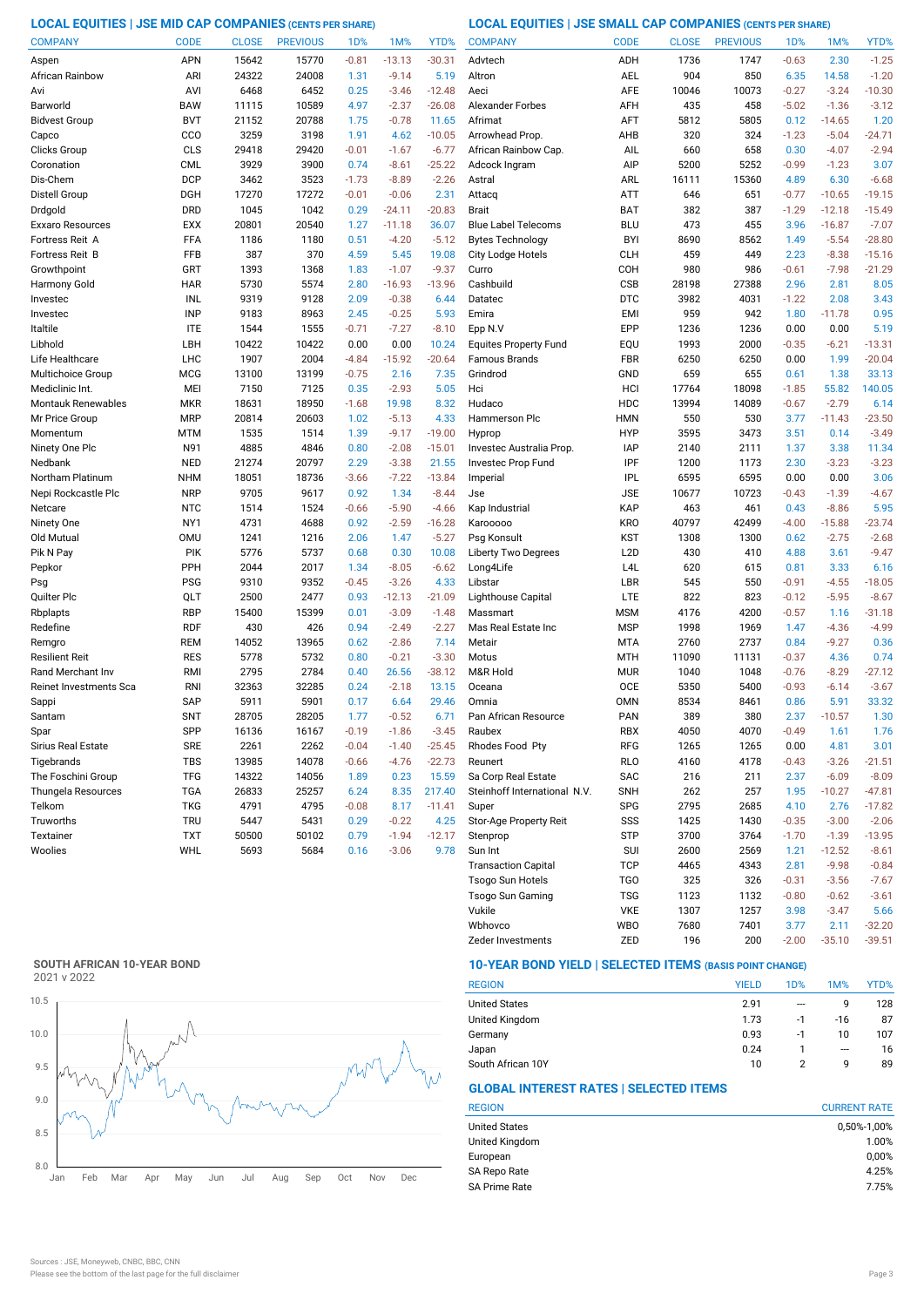# **EUROPEAN INDICES**

normalised percentage performances



**AMERICAN INDICES**

normalised percentage performances





normalised percentage performances



#### Please see the bottom of the last page for the full disclaimer Page 3 Sources : JSE, Moneyweb, CNBC, BBC, CNN

# **GLOBAL MARKETS EUROPEAN MARKET COMMENTARY**

#### SELECTED HEADLINES

European stocks were choppy on Monday as global markets struggled to find direction after last week's volatility. The pan-European Stoxx 600 closed fractionally above the flatline, having clawed back losses of up to 0.8% earlier in the day. Basic resources jumped 1.6% to lead gains while tech stocks dropped 1.4%. Earnings came from Ryanair on Monday, the Irish airline posting a 355 million euro (\$369.06 million) net loss for the pandemic-affected 12 months to the end of March. Ryanair said it was hoping for a return to "reasonable profitability" this year. Shares of the firm fell slightly by the close.



### **AMERICAN MARKET COMMENTARY**

#### SELECTED HEADLINES

The S&P 500 fell in choppy trading Monday as the broader market index failed to recover from last week's losses and traders weighed the potential for a U.S. recession. Tech shares were a drag on stocks. Several cloud companies plunged including Datadog, Cloudflare and Atlassian — each of which dropped 10.7%, 13.6%, and 6.3%, respectively. Meanwhile, shares of electric vehicle company Tesla fell about 5.9%. Treasury yields have spiked this year as the Fed tightens monetary policy to stave off decades-high inflation. The benchmark 10-year rate started the year at roughly 1.5%. It slipped below 2.9% on Monday and briefly eclipsed the 3% mark earlier this month.



#### **ASIAN MARKET COMMENTARY**

# SELECTED HEADLINES

Shares in Asia-Pacific were largely higher in morning trade today, with Hong Kong stocks leading gains regionally. The Hang Seng index surged 1.72% in morning trade as Chinese tech stocks jumped. Tencent rose 3.26% while Alibaba soared 4.79%. Meanwhile, the Reserve Bank of Australia could further increase interest rates to ensure that inflation in the country "returns to the target over time," minutes from the central bank's May meeting showed Tuesday. The country had announced its first rate hike in more than a decade.